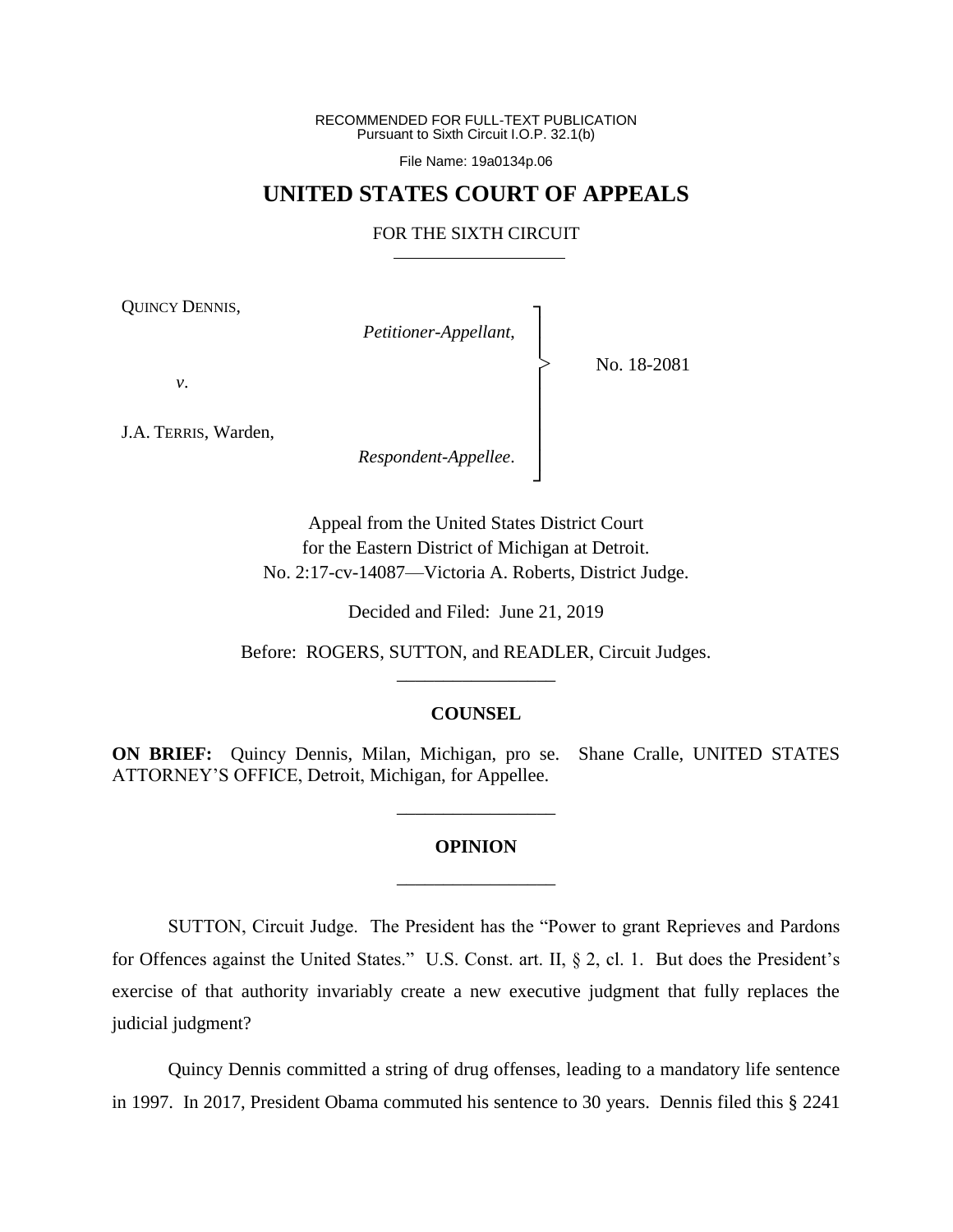habeas petition, arguing that he should have faced only a 20-year mandatory sentence. The district court held that it had no authority to question the commuted sentence and dismissed the petition as moot. Because the commutation did not alter the reality that Dennis continues to serve a judicial sentence and because he could obtain a sentence of fewer than 30 years if he obtained the requested relief, the petition is not moot. Even so, the petition lacks merit, and accordingly we deny it.

In 1997, a jury convicted Dennis of three federal drug crimes: attempting to distribute cocaine base, possessing cocaine base with intent to distribute it, and possessing cocaine with intent to distribute it. Before trial, the government alerted Dennis that it might seek a sentencing enhancement. 21 U.S.C. § 851. That put Dennis on notice that, if convicted, he faced a mandatory life sentence based on two prior Ohio drug convictions.

That's what happened. After the jury found Dennis guilty, the district court sentenced him to life in prison on the cocaine base convictions and a concurrent 30-year term on the cocaine offense.

Dennis sought collateral relief from the courts on several fronts. Each failed. Then Dennis received a different form of relief. President Obama conditionally commuted Dennis's sentence to a term of 30 years. To receive this benefit, Dennis had to enroll in a residential drug abuse program and return a signed acceptance of the commutation. Dennis honored his end of the bargain.

Convinced that a lingering error marred his original sentence, Dennis filed a § 2241 habeas petition in December 2017. One of his Ohio convictions, he maintains, does not count as a felony under the recidivism enhancement. If true, he points out, he would have received a 20 year mandatory minimum sentence, not a mandatory life sentence. The district court dismissed Dennis's petition as moot on two grounds: that it had no authority to alter the commuted sentence and that Dennis now serves a commuted executive sentence, not the original judicial sentence.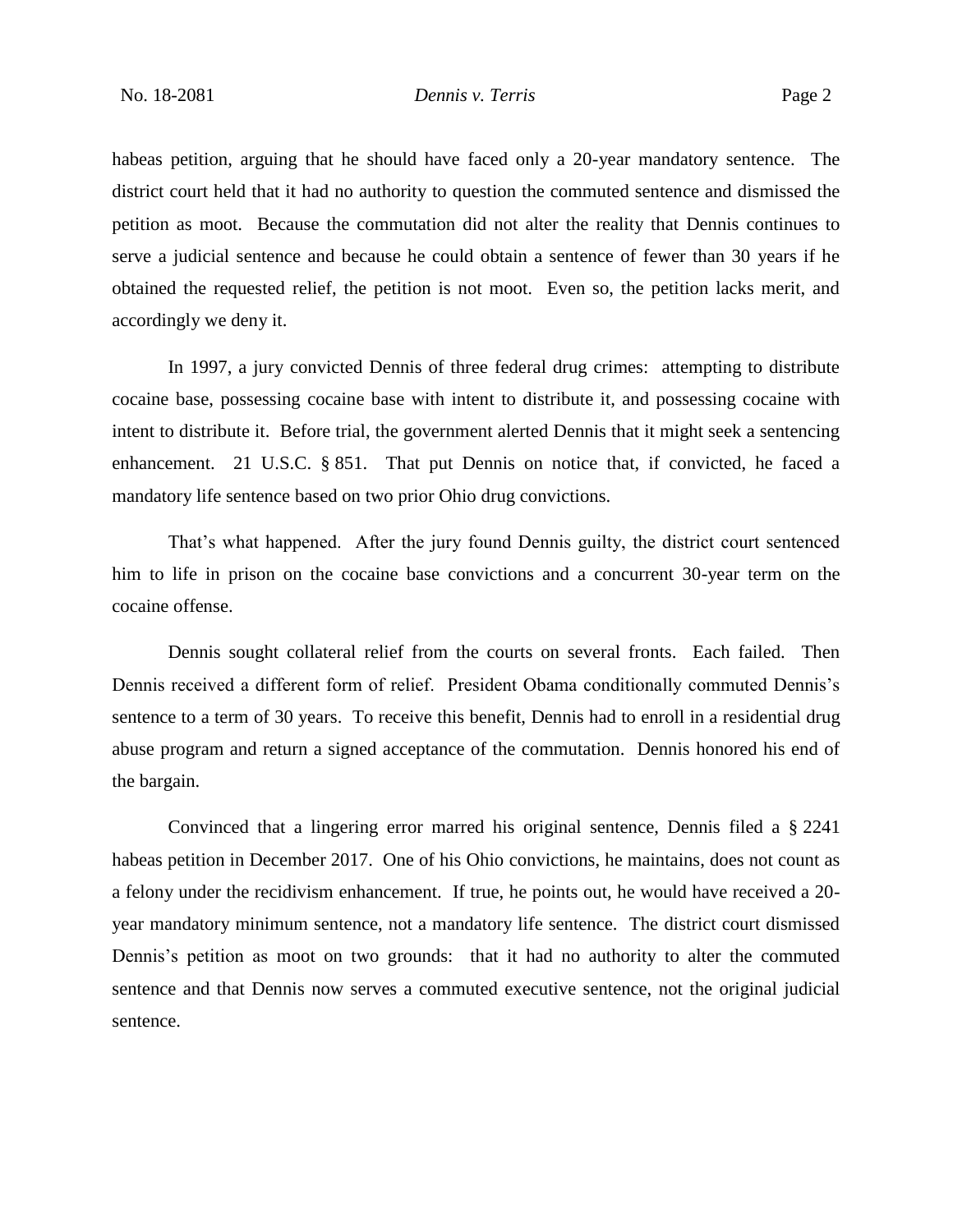At issue is the interaction of an executive branch power (to pardon individuals convicted of crimes) with a limitation on a judicial branch power (to resolve only live cases or controversies).

Begin with the Article II pardon power. The Constitution says that the President "shall have Power to grant Reprieves and Pardons for Offences against the United States, except in Cases of Impeachment." U.S. Const. art. II, § 2, cl. 1. The Framers modeled this provision on the pardon power of the English Crown. *Schick v. Reed*, 419 U.S. 256, 260–64 (1974). That English practice thus illuminates "the operation and effect of a pardon," making the one a helpful lantern in seeing the other. *United States v. Wilson*, 32 U.S. (7 Pet.) 150, 160 (1833) (Marshall, C.J.). As an act of executive mercy, *id.*; *see* 4 William Blackstone, *Commentaries* \*389–90, the pardon power includes the authority to commute sentences in whole or in part, *Schick*, 419 U.S. at 260. The President may place conditions on a pardon or commutation. *Ex parte Wells*, 59 U.S. (18 How.) 307, 314–15 (1855). The only potential limits on the President's pardon power are constitutional in nature, and even those are little defined. *Schick*, 419 U.S. at 267; *see Ohio Adult Parole Auth. v. Woodard*, 523 U.S. 272, 279–85 (1998) (opinion of Rehnquist, C.J.).

Turn to Article III, which empowers and constrains the judicial branch. It vests "[t]he judicial Power of the United States" in the Supreme Court and any inferior federal courts that Congress creates. U.S. Const. art. III, § 1. One such power is to try crimes and sentence defendants. *See Ex parte Milligan*, 71 U.S. (4 Wall.) 2, 121 (1866). What the Constitution gives, however, it sometimes takes away. Courts may resolve only "Cases" or "Controversies." U.S. Const. art. III, § 2, cl. 1. That means we need a live cause—a conflict in which we are able to give a remedy to the winner—in order to exercise jurisdiction. *Knox v. Serv. Emps. Int'l Union, Local 1000*, 567 U.S. 298, 307–08 (2012). A moot dispute is not a live dispute. *Id.*

These principles bring the problem into focus. Two questions arise. Does a presidential commutation do away with a judicial sentence, leaving the recipient bound only by an executive sentence? Or does a commutation merely limit the execution of the judicial sentence?

Generally speaking, a prisoner who receives a presidential commutation continues to be bound by a judicial sentence. *See Duehay v. Thompson*, 223 F. 305, 307–08 (9th Cir. 1915); *see*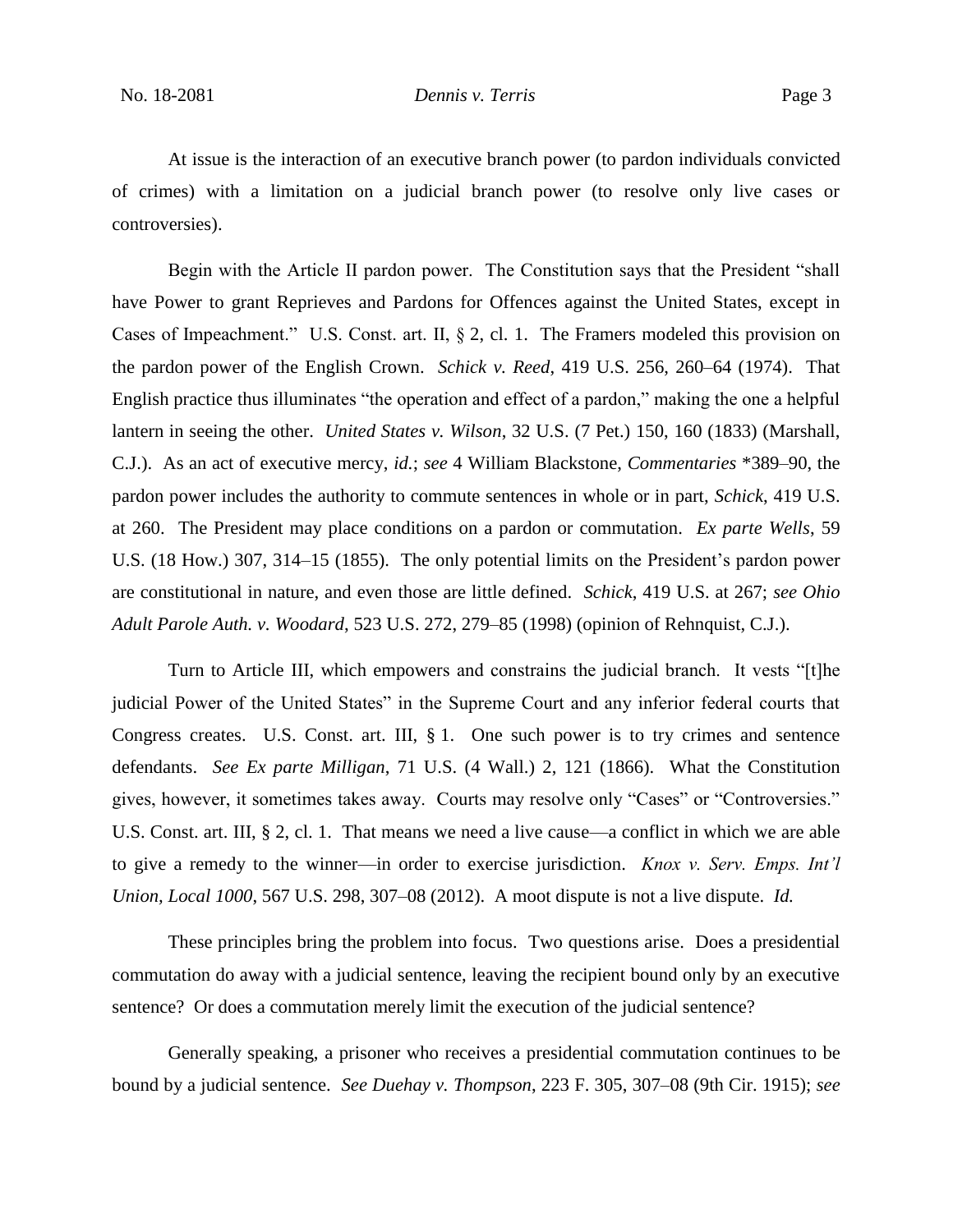*also United States v. Buenrostro*, 895 F.3d 1160, 1164–66 (9th Cir. 2018); *Hagelberger v. United States*, 445 F.2d 279, 280 (5th Cir. 1971) (per curiam). The commutation changes only how the sentence is carried out by switching out a greater punishment for a lesser one. *See Biddle v. Perovich*, 274 U.S. 480, 487 (1927); *Ex parte Wells*, 59 U.S. at 315.

"The judicial power and the executive power over sentences are readily distinguishable." *United States v. Benz*, 282 U.S. 304, 311 (1931). "To render judgment is a judicial function. To carry the judgment into effect is an executive function." *Id.* A President's commutation "abridges the enforcement of the judgment, but does not alter it qua judgment." *Id.*; *see Nixon v. United States*, 506 U.S. 224, 232 (1993). Blackstone agreed. "[F]alsifying or reversing the judgment" would "set [it] aside." 4 Blackstone, *Commentaries* \*383. "The only other remaining ways of avoiding the *execution* of the judgment," he said, "are by a reprieve, or a pardon." *Id.* at \*387 (emphasis added).

The existence of conditional commutations, as President Obama used in Dennis's case, also supports our jurisdiction. Say the President commuted a life sentence to 25 years but conditioned the commutation on the prisoner maintaining good behavior in prison. If, five years later, the prisoner stabbed a fellow inmate, he would violate the condition, undo the commutation, and absent more executive grace be subject once again to life imprisonment under the sentence. *See Vitale v. Hunter*, 206 F.2d 826, 829 (10th Cir. 1953). The judgment remains in place, ready to kick into full effect if the recipient violates the conditional cap.

The possibility of unconditional commutations also supports this view. Keep in mind that such actions do not require the recipient's consent. *Biddle*, 274 U.S. at 486–88. Anyone who takes the position that executive pardons or commutations necessarily eliminate the judicial sentence must account for this reality. It would mean that a mischievous chief executive could interfere with an inmate's efforts to obtain deserved relief in court. Suppose the President didn't like a Supreme Court decision that would result in some prisoners receiving lower sentences on collateral review (e.g., *Johnson v. United States*, 135 S. Ct. 2551 (2015)). Is it really the case that the President could unconditionally commute each of those prisoners' sentences by a day and thereby deny them any judicial relief from their unconstitutional sentences? We don't think so.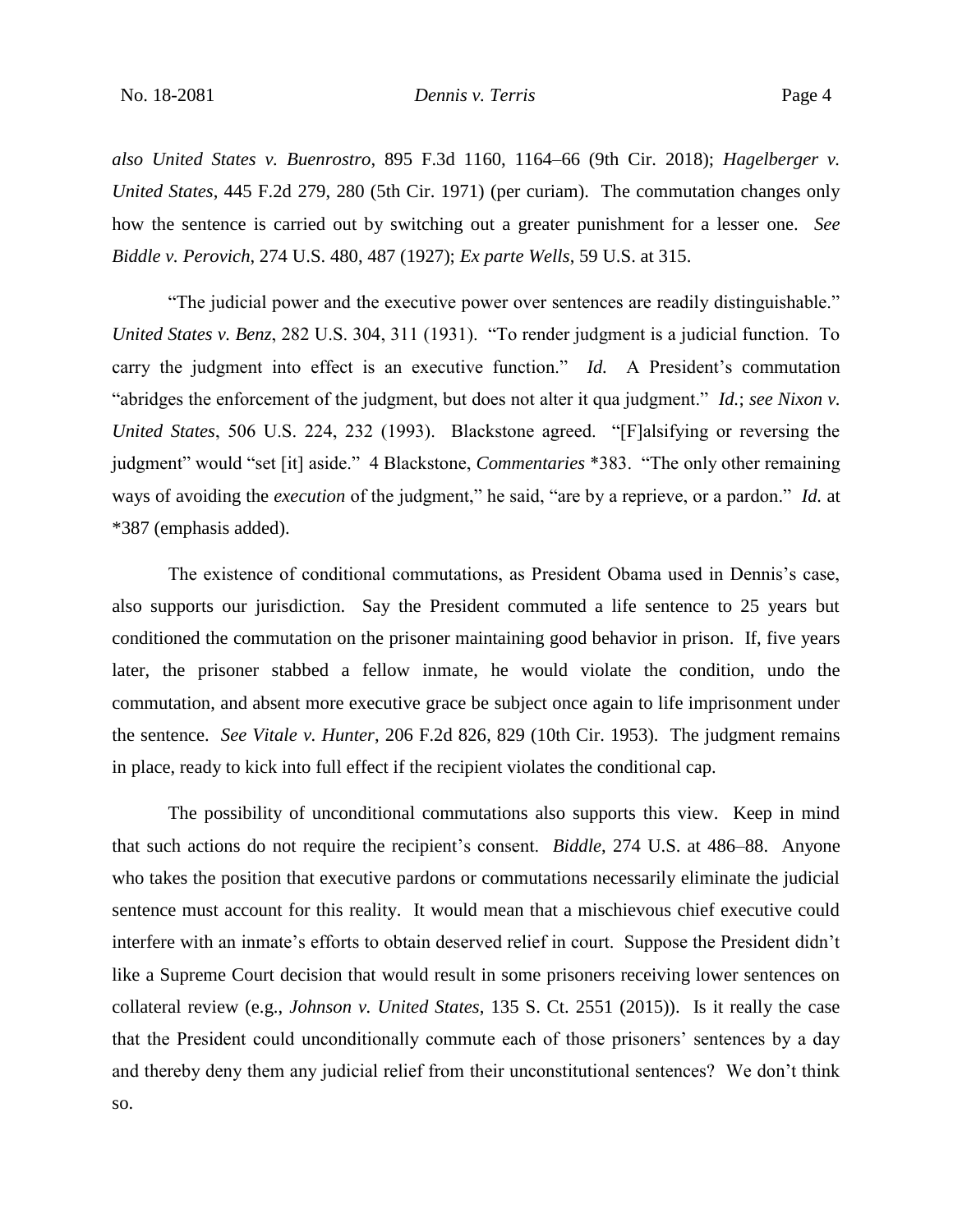#### No. 18-2081 *Dennis v. Terris* Page 5

All of this means that Dennis may challenge his original sentence because, if he wins, the district court might sentence him to a term less than his current 30-year commuted sentence. *See United States v. Surratt*, 855 F.3d 218, 226–27 (4th Cir. 2017) (en banc) (mem.) (Wynn, J., dissenting); *cf. Madej v. Briley*, 371 F.3d 898, 899 (7th Cir. 2004) (Easterbrook, J.) (holding that a governor's commutation did not moot a state prisoner's habeas petition seeking resentencing because his new sentence could be less than his commuted sentence). The possibility that his sentence might be reduced suffices to give Dennis a concrete interest in this dispute, making it non-moot. *See Knox*, 567 U.S. at 307–08. We must go on.

In resisting this conclusion, the government invokes a concurring opinion by Judge Wilkinson. "Absent some constitutional infirmity in the commutation order," he thought, "we may not readjust or rescind what the President, in the exercise of his pardon power, has done." *Surratt*, 855 F.3d at 219 (Wilkinson, J., concurring). We agree, to an extent.

Courts may not alter a President's commutation, except perhaps if the commutation itself violates the Constitution. *Schick*, 419 U.S. at 264. So a court could not require a defendant to stay in prison for 40 years if the President commuted the sentence to 20 years. The executive branch, not the judicial branch, executes the sentence, and the President retains authority, constitutional authority, to lower it or end it or eliminate the conviction altogether. For like reasons, courts may not disregard the conditions the President places on a commutation. We thus could not excuse Dennis from signing up for the drug rehab program, a presidential condition for his commutation. When a would-be recipient accepts a conditional commutation, "he cannot complain if the law executes the choice he has made." *Ex parte Wells*, 59 U.S. at 315. Instead, the recourse for changing a commutation is to "apply to the present President or future Presidents" for more relief. *Schick*, 419 U.S. at 268.

Yet this does not mean that the altered sentence becomes an executive sentence in full, free from judicial scrutiny with respect to mistakes *the courts* may have made. The President may not issue judgments in a criminal case with respect to a private citizen. *See Ex parte Milligan*, 71 U.S. at 121–22. His role instead is to carry out the sentence of a court. *Benz*, 282 U.S. at 311.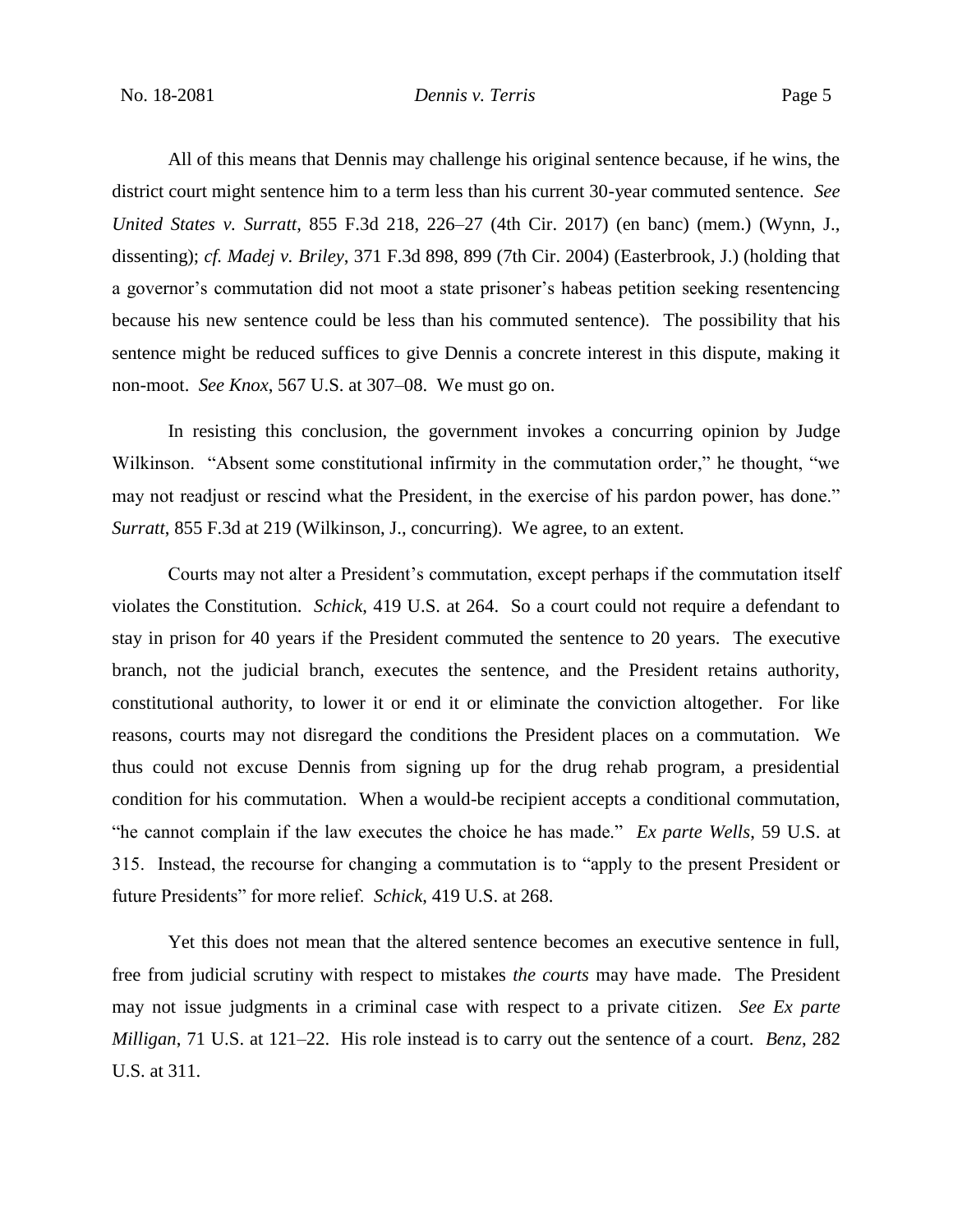### No. 18-2081 *Dennis v. Terris* Page 6

This all squares with the Supreme Court's decision in *Schick v. Reed*, 419 U.S. 256 (1974). A court-martial convicted Schick, a master sergeant in the Army, of murder and sentenced him to death. President Eisenhower, who was required to approve the court-martial's sentence before it could be executed, 10 U.S.C. § 871(a) (1960), commuted Schick's executiveimposed sentence to life imprisonment on the condition that he never be eligible for parole. *Schick*, 419 U.S. at 258. Later, the Supreme Court held that the death penalty was unconstitutional. *Furman v. Georgia*, 408 U.S. 238, 239–40 (1972) (per curiam). That meant that, if the President hadn't conditionally commuted the sentence (and Schick had not already been executed), Schick would have been entitled to a new sentence of life imprisonment with the possibility of parole. *Schick*, 419 U.S. at 258–59. Schick filed suit to undo the no-parole condition. The Supreme Court said it was powerless to change that unquestionably constitutional condition. Schick's quarrel (and therefore his avenue for potential recourse) was with the President. *Id.* at 266–67.

That case differs from this one. It dealt with a court-martial's sentence in a military case that required the President's approval. It dealt with an executive-imposed sentence in the first instance because that is how courts-martial work. *See Ortiz v. United States*, 138 S. Ct. 2165, 2174–77 (2018); *id.* at 2198–99 (Alito, J., dissenting). And Dennis, unlike Schick, does not challenge a condition that the President placed on his commutation. He instead challenges the underlying sentence itself, alleging that the courts dropped the ball. One other thing: The Court denied Schick's petition on the merits rather than dismissing it for lack of jurisdiction.

The government places considerable weight on the notion that a commutation is a "substituted punishment." *Biddle*, 274 U.S. at 487. Practically speaking, that is true. Dennis now will serve at most 30 years in prison, not life. But for now he still serves a judicial life sentence, the *execution* of which the President's act of grace has softened. The original judicial sentence remains intact. *Duehay*, 223 F. at 307–08; *see Benz*, 282 U.S. at 311. And we have authority, just as we do in any other criminal case, to entertain a collateral attack on that sentence—and even act on it if it lowers the sentence below 30 years or (in another case) eliminates the conviction altogether.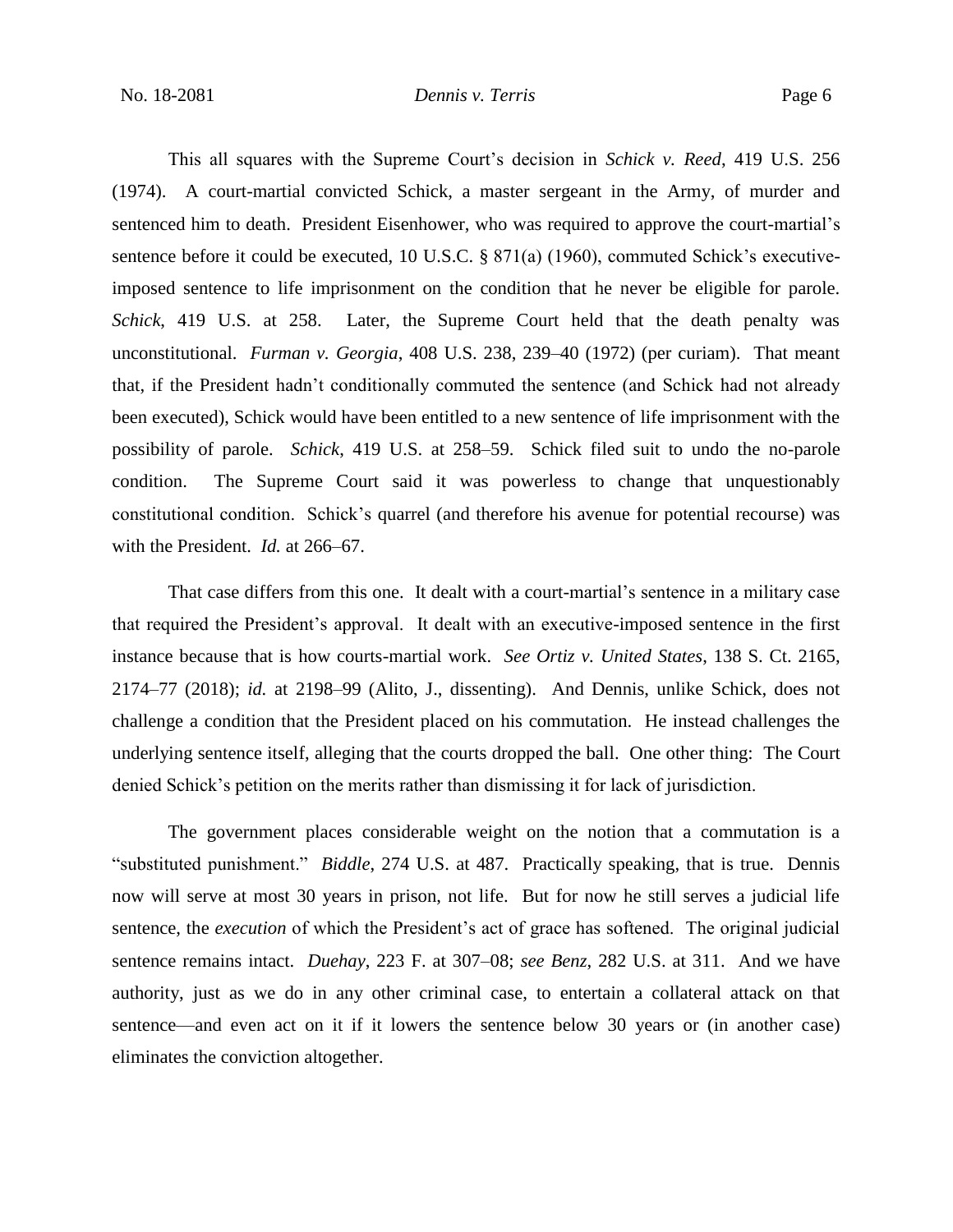### No. 18-2081 *Dennis v. Terris* Page 7

But no, the government persists, Dennis agreed to the conditional commutation. Making an argument with hints of waiver, it asserts that Dennis cannot now try to undo or undermine the commutation. True again. But true again just in part. We could not change the commutation to a 25-year cap. Nor could we alter the drug program condition. But give Dennis credit. He does not challenge the commutation order. He challenges the underlying sentence. In accepting his commutation, Dennis did not give up any rights to attack his sentence collaterally. He met the two conditions the President imposed. And the President did not add any others, such as a requirement that he abandon further attacks on the original conviction or sentence.

We recognize that this decision is in some tension with a recent Fourth Circuit en banc order dismissing a habeas petition as moot after a presidential commutation. *Surratt*, 855 F.3d at 219. But "some tension" is the operative phrase. It's not easy to discern why the Fourth Circuit did what it did. The court's order is two sentences long and provides no analysis. There is one reasoned opinion going one way and one reasoned opinion going the other way. No other members of the court joined either opinion.

All of this is not to say that a presidential pardon or commutation might not moot some cases. *See, e.g.*, *United States v. Schaffer*, 240 F.3d 35, 37–38 (D.C. Cir. 2001). That may happen sometimes: say a sentencing commutation that releases an individual challenging only his sentence. Just not this time.

The merits of Dennis's petition contain little drama. He argues that he is entitled to relief under § 2241 because one of his state convictions does not qualify as a "felony drug offense." 21 U.S.C. § 841(b)(1)(A). Even assuming Dennis may seek relief under § 2241 for this kind of problem, we disagree.

At the time of Dennis's federal conviction,  $\S$  841(b)(1)(A) required life imprisonment for anyone who violated that subsection "after two or more prior convictions for a felony drug offense have become final." 21 U.S.C.  $\S$  841(b)(1)(A) (1997). Then as now, the law defined a "felony drug offense" as "an offense that is punishable by imprisonment for more than one year" under any state or federal drug law. *Id.* § 802(44); *see Burgess v. United States*, 553 U.S. 124, 126–27 (2008). Ohio sentenced Dennis to more than one year of imprisonment for both of his